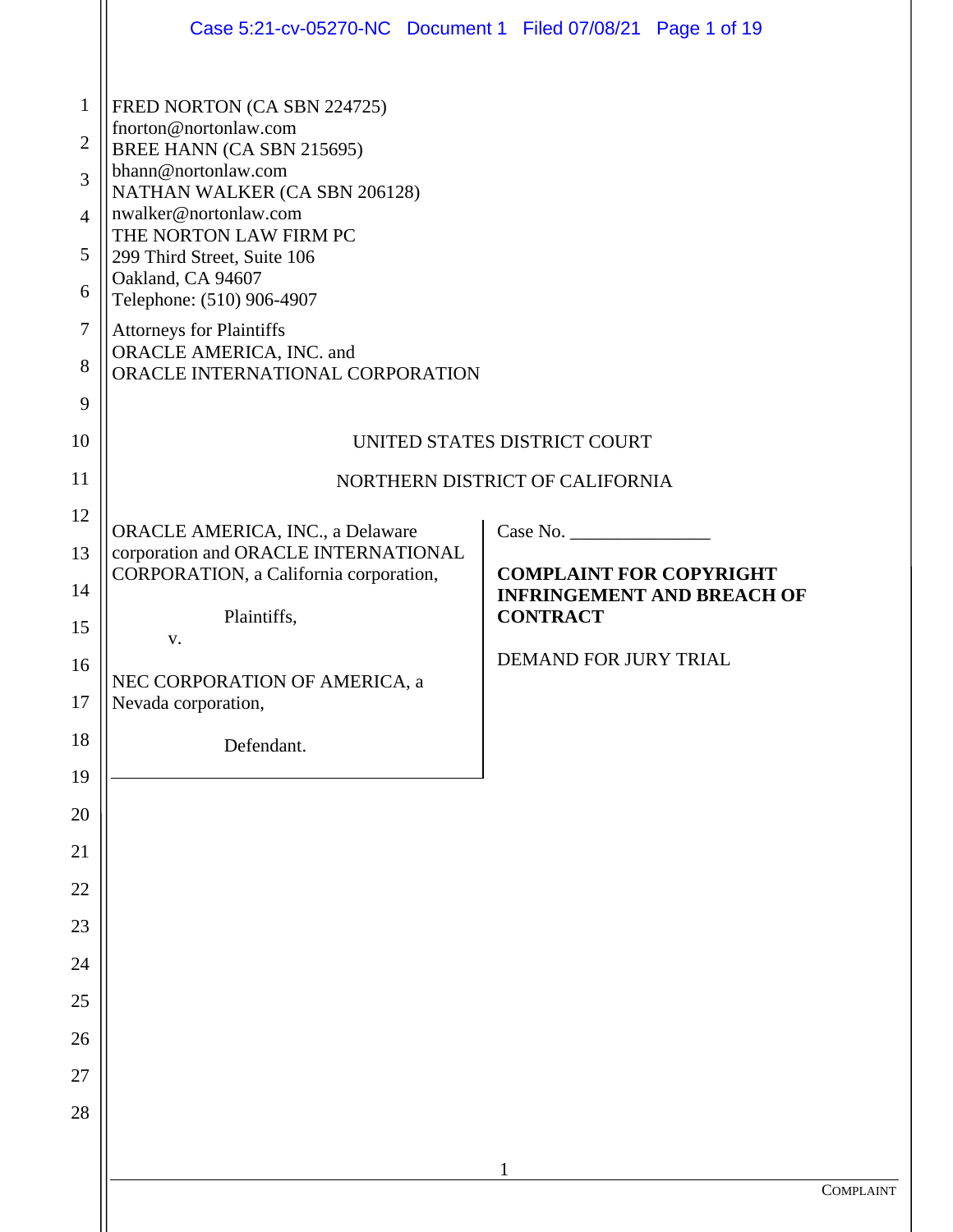Plaintiffs Oracle America, Inc. and Oracle International Corporation (collectively, "Oracle") allege as follows:

**PARTIES**

1. Plaintiff Oracle America, Inc. ("Oracle America") is a corporation organized under the laws of the State of Delaware with its principal place of business at 500 Oracle Parkway, Redwood Shores, California 94065. Oracle America develops and licenses certain intellectual property, including the Oracle Database, its database management software, and provides related support and consulting services to its licensed customers.

2. Plaintiff Oracle International Corporation ("Oracle International") is a corporation organized under the laws of the State of California with its principal place of business at 500 Oracle Parkway, Redwood Shores, California 94065. Oracle International owns and licenses certain intellectual property, including the Oracle Database. Oracle International, either on its own or jointly with Oracle America (depending on the registration), holds all interest, right, and title to the copyrights in the Oracle Database and the right to bring claims for infringement of those copyrights.

3. Defendant NEC Corporation of America ("NECAM") is a corporation organized under the laws of the State of Nevada with its headquarters and principal place of business at 3929 W John Carpenter Freeway, Irving, Texas, 75063. On information and belief, NECAM conducts substantial business operations and has customers around the United States, including within California and the Northern District of California. On information and belief, NECAM offers a range of software and hardware products for end users across a spectrum of industries. On information and belief, NECAM is a subsidiary of NEC Corporation, a Japanese multinational information technology company headquartered in Minato, Japan.

# **JURISDICTION AND VENUE**

4. The Court has subject matter jurisdiction under 28 U.S.C. §§ 1331, 1338, and 1367. This is an action for copyright infringement arising under the Federal Copyright Act, 17 U.S.C. §§ 101 *et seq.* This Court has subject matter jurisdiction over the copyright infringement claim pursuant to 28 U.S.C. §§ 1331 and 1338. This Court has supplemental jurisdiction over the state law claim pursuant to 28 U.S.C. § 1367.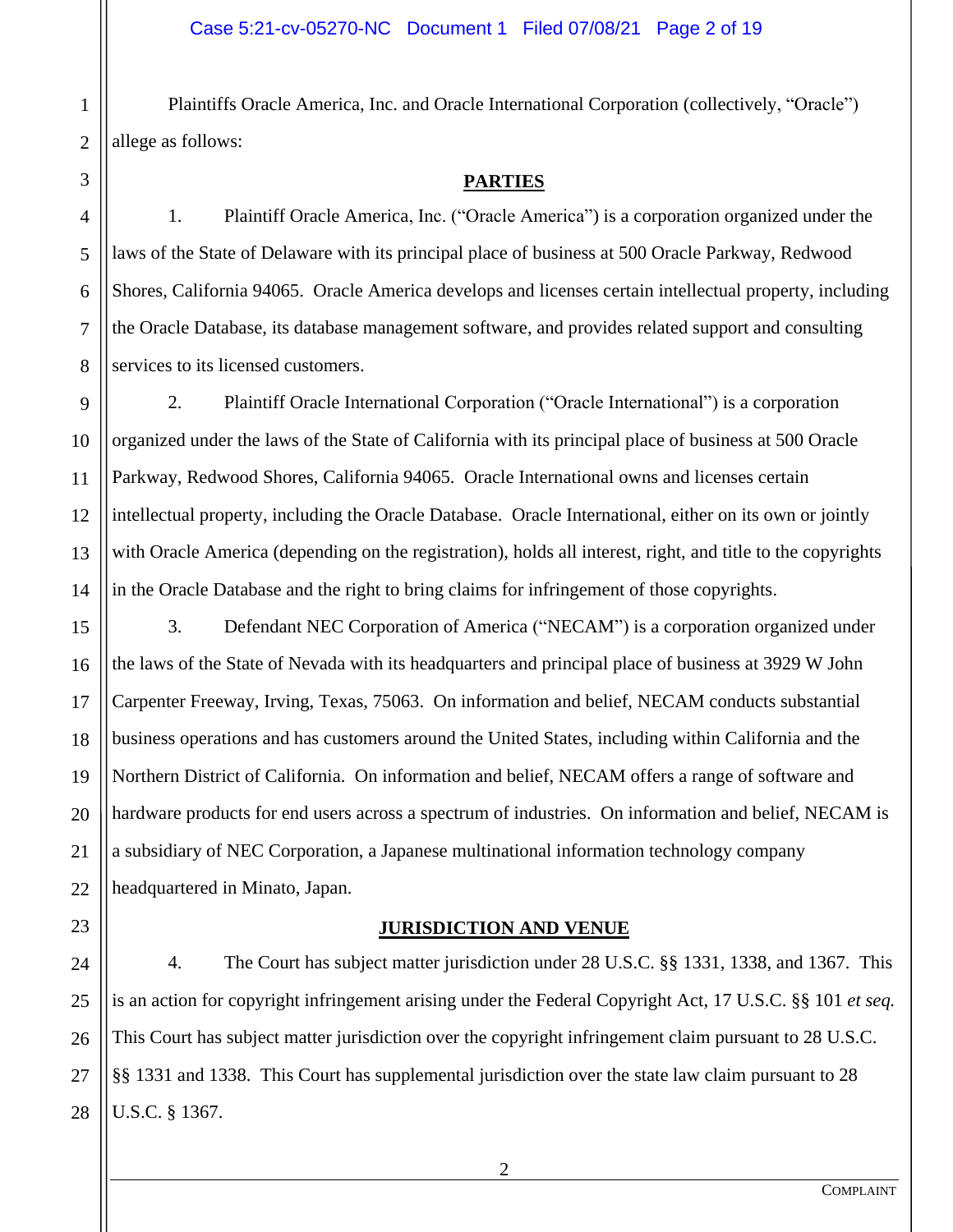#### Case 5:21-cv-05270-NC Document 1 Filed 07/08/21 Page 3 of 19

3 5. The Court also has subject matter jurisdiction under 28 U.S.C. § 1332. The matter in controversy exceeds the sum or value of \$75,000, exclusive of interest and costs, and the action is between citizens of different States.

4 5 6 10 12 13 14 6. This Court has personal jurisdiction over NECAM because NECAM has consented to the exclusive jurisdiction of, and venue in, the courts in San Francisco or Santa Clara counties in California, in any disputes arising out of or relating to the Oracle PartnerNetwork Agreement ("OPN Agreement") and the related Master Distribution Agreement ("MDA") between NECAM and Oracle America, and this is such a dispute. *See* 2018 MDA § Q(1) ("This Agreement is governed by the substantive and procedural laws of the State of California and you and Oracle agree to submit to the exclusive jurisdiction of, and venue in, the courts in San Francisco or Santa Clara counties in California, in any dispute arising out of or relating to this agreement."); 2020 OPN Agreement § W(1) ("This agreement is governed by the substantive and procedural laws of the State of California and you and Oracle agree to submit to the exclusive jurisdiction of, and venue in, the courts in San Francisco or Santa Clara counties in California in any dispute arising out of or relating to this agreement.").

7. The Court also has jurisdiction over NECAM because NECAM has conducted and regularly conducts business within the State of California and within this judicial district. For example, on information and belief, NECAM is registered with the California Secretary of State to do business in California, has offices located California, has employees who work and reside in California, and has one or more customers located in California. On information and belief, NECAM – directly or through intermediaries – makes, distributes, offers for sale or license, sells or licenses, or advertises its products and services in the United States, the State of California, and the Northern District of California.

8. Venue is proper in the Northern District of California under 28 U.S.C. § 1391(b)(2), as a substantial part of the events or omissions giving rise to the claim and the actual harm to Oracle occurred in this district, where Oracle America and Oracle International have their principal places of business, by reason of NECAM's conduct. Venue is further proper in this District under 28 U.S.C. § 1400(a), as NECAM is subject to personal jurisdiction within this district. Venue is further proper in this District, as NECAM has consented to venue here, as discussed above.

1

2

7

8

9

11

15

16

17

18

19

**COMPLAINT**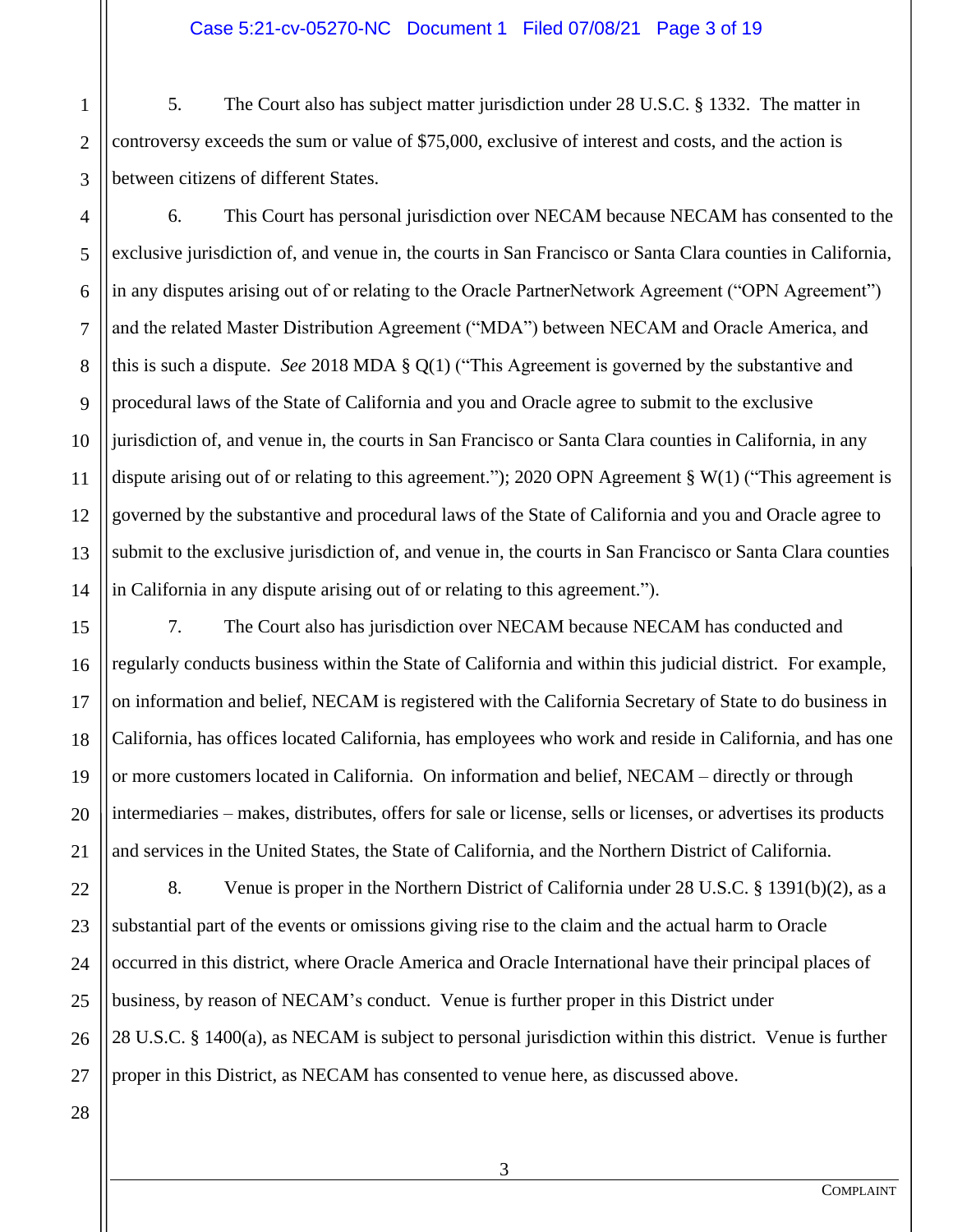**INTRADISTRICT ASSIGNMENT**

9. This action is an Intellectual Property Action, as it arises under the copyright laws of the United States and implicates Oracle's intellectual property rights, and should thus be assigned on a district-wide basis under Civil Local Rule 3-2(c).

## **BACKGROUND**

### **A. Oracle's Industry-Leading Software**

10. Oracle is a global leader in database management software and technology, cloud-engineered systems, and enterprise software products.

11. One of Oracle's flagship products is the Oracle Database, a software product designed to enable reliable and secure storage, retrieval, and manipulation of all forms of data, which has become the world's most popular enterprise database. The Oracle Database is licensed throughout the world by businesses and organizations of different sizes for a multitude of purposes.

12. Oracle currently licenses the Oracle Database in different editions, including Standard Edition 1 ("Database SE1"), Standard Edition 2 ("Database SE2"), and a more robust (and expensive) Enterprise Edition ("Database EE"). Oracle also offers specialized programs that supplement or complement the Oracle Database and address particular customer requirements, including Real Application Clusters, Partitioning, Diagnostics, and Tuning Pack (the "Database Options and Packs")..

13. Oracle is the owner or exclusive licensee of the copyrights and copyright applications for the Oracle Database and the Database Options and Packs. The works are properly registered with the United States Copyright and Trademark Office, as alleged in more detail below.<sup>1</sup>

14. As part of its business and in certain circumstances, Oracle allows third-party companies – members of the Oracle PartnerNetwork ("OPN") – to duplicate the Oracle Database (and other Oracle software, including the Database Options and Packs) and distribute it, either on its own or with other software applications, to end users. Oracle offers OPN members multiple ways to distribute Oracle software (and associated licenses) to end users, including, but not limited to the three alternative

1

2

3

4

5

6

7

8

9

10

11

12

13

14

15

16

17

18

19

20

21

22

<sup>28</sup> <sup>1</sup> Because Database SE1 and Database SE2 (collectively "Database SE") share the same code base as Database EE, Oracle's "Oracle Database" copyright registrations cover both Database SE and Database EE. *See infra* ¶ 39 (table of copyright registrations).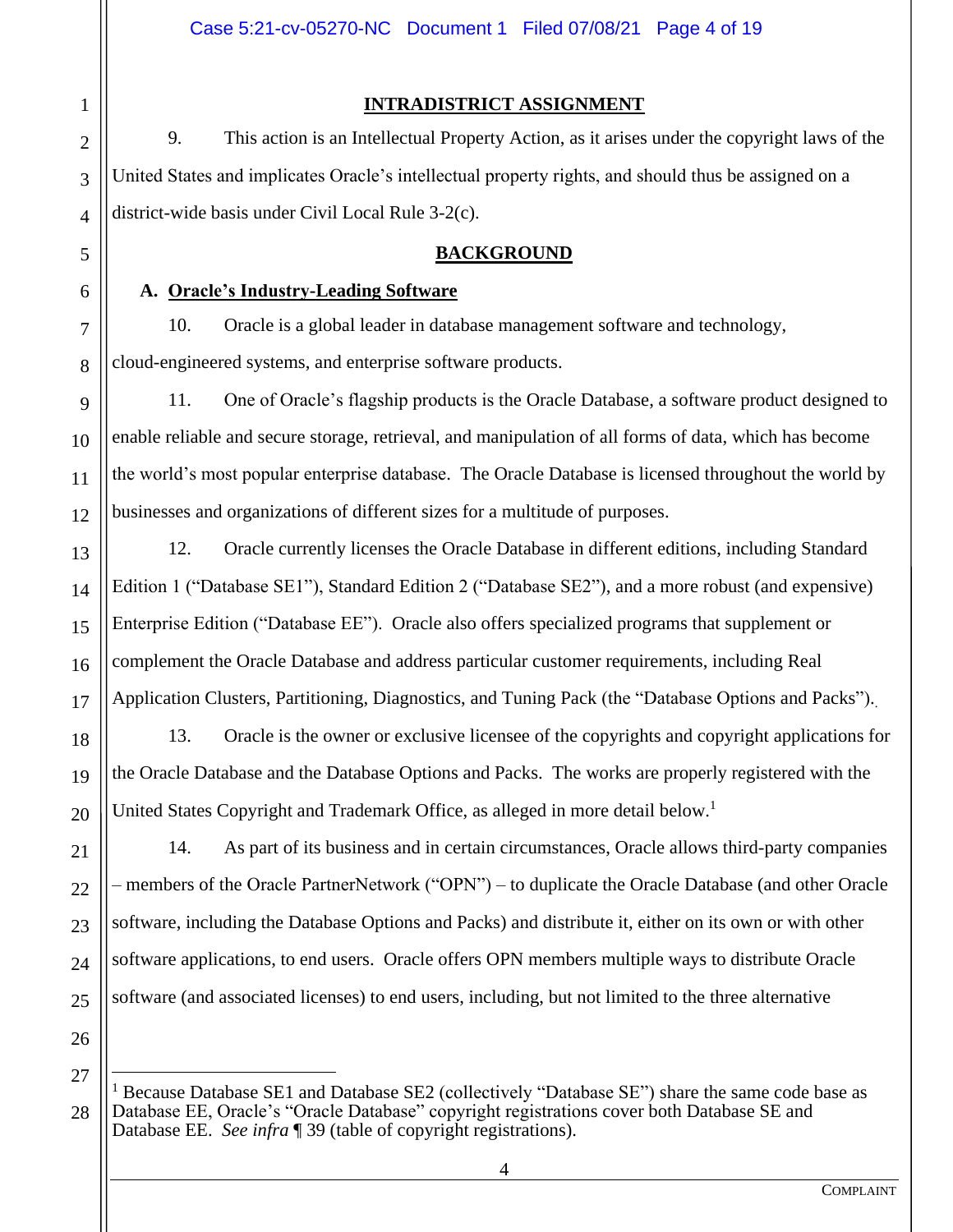#### Case 5:21-cv-05270-NC Document 1 Filed 07/08/21 Page 5 of 19

1 2 3 4 distribution methods listed below, provided the OPN member has an active OPN membership and has entered into a Master Distribution Agreement with a specific distribution addendum with Oracle that covers the method of distribution to be used. The distribution methods listed below are listed in order of increasing breadth, flexibility, and cost:

(i) Embedded Software License ("ESL") – Oracle grants the OPN member a right to distribute to end users Oracle software, and a license for it, "embedded" within one or more specified applications developed by the member. To obtain this right, the OPN member must execute an Embedded Software License Distribution Addendum ("ESL Addendum"), and its distributions are subject to the terms and conditions of the OPN Agreement, Master Distribution Agreement, and the ESL Addendum. This is the most restrictive distribution method, as the ESL Addendum, among other things, imposes strict limitations on exactly how an OPN member must embed the Oracle programs and how its end users can access the Oracle programs.

(ii) Application Specific Full Use ("ASFU") – Oracle grants the OPN member a right to distribute to end users Oracle software, and a license for it, solely for use in conjunction with one or more specified applications developed by the OPN member. To obtain this right, the OPN member must execute an Application Specific Full Use Distribution Addendum ("ASFU Addendum"), and its distributions are subject to the terms and conditions of the OPN Agreement, Master Distribution Agreement, and ASFU Addendum. This method is broader and more flexible (and more expensive) than the ESL method described above but still limits the end user to using the licensed Oracle software only with the specific application(s) that the member identifies to Oracle.

- (iii) Full Use Oracle grants the OPN member a general right to distribute to end users Oracle software, and a license for it, without the requirement, among other things, that it be used solely in conjunction with an application developed by the OPN member. To obtain this right, the OPN member must execute a Full Use Distribution Addendum ("Full Use Addendum"), and its distributions are subject to the terms and conditions of
- 27 28

5

6

7

8

9

10

11

12

13

14

15

16

17

18

19

20

21

22

23

24

25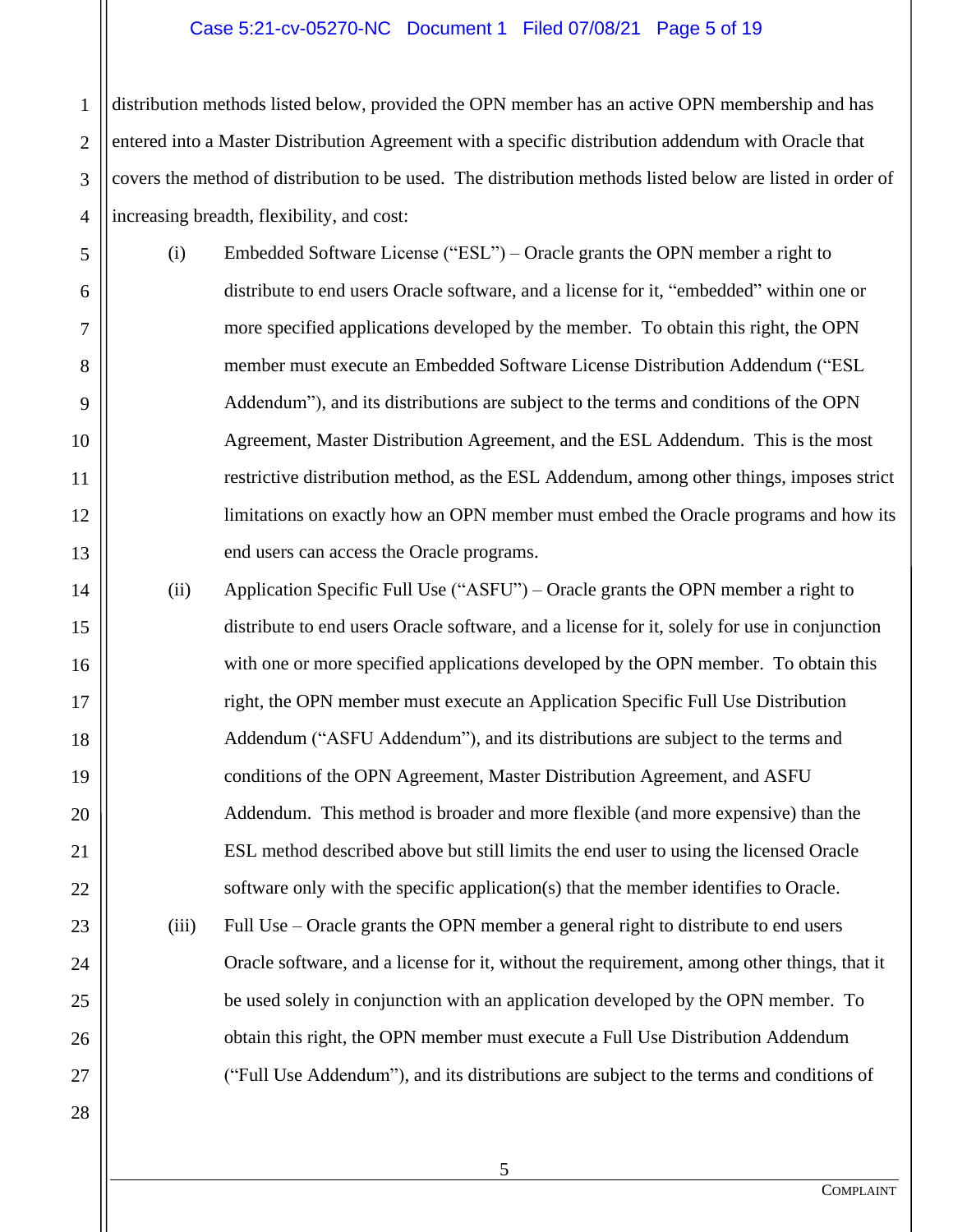1 2

3

4

5

6

7

the OPN Agreement, Master Distribution Agreement, and Full Use Addendum. This is the broadest, most flexible, and most expensive method.

15. Per Oracle's standard policy, under each of the three distribution methods listed above, an OPN member is required to pay to Oracle a license fee for all Oracle software that it distributes and a support fee for support services from Oracle, if ordered, for the distributed Oracle software, and an annual technical support fee each year for ongoing support services from Oracle, if ordered, for the distributed Oracle software.

8 9

15

16

17

18

19

20

21

22

23

24

25

26

# **B. NECAM's Unauthorized Use of the Oracle Database and the Database Options and Packs**

16. For more than fifteen years, NECAM was an OPN member with an active OPN

10 Agreement with Oracle. NECAM first entered into an OPN Agreement with Oracle in or before 2004,

11 and the parties renewed their OPN Agreement from time to time, most recently effective in August

12 2020.<sup>1</sup> The parties' OPN Agreement set forth general terms that governed NECAM's OPN

13 membership, and it provided NECAM with a limited license to use Oracle software to develop value-

14 added applications that incorporated Oracle software under the following terms and conditions:

"Oracle grants you a non-exclusive, limited license to use the technology programs identified in the OPN policies for your partner level to: (a) demonstrate, develop or prototype your value added package for the intended commercial use of multiple end users; (b) provide technical support for employees and end users solely in connection with your value added package that you distribute pursuant to a distribution agreement with Oracle that authorizes you to provide technical support for the Oracle programs; and (c) provide training for the value added package to employees and end users to whom you have distributed the value added package pursuant to a distribution agreement with Oracle. Development licenses may not be used to develop or administer your value added package for the exclusive use of a specific end user."

*See* 2020 OPN Agreement § C(2) (emphasis added).

17. In addition to entering into the OPN Agreement, NECAM and Oracle entered into other

written agreements that provided – and expressly defined – NECAM's right to distribute Oracle

software to end users. These additional agreements include, but are not limited to, the following:

• Oracle PartnerNetwork Application Specific Full Use Program Distribution Agreement, effective March 7, 2005;

<sup>28</sup>  $<sup>1</sup>$  NECAM was an OPN member (or "associate" member) through an OPN membership of its corporate</sup> parent, NEC Corporation. NECAM entered into its OPN Agreement with Oracle by written agreement of its corporate parent NEC Corporation.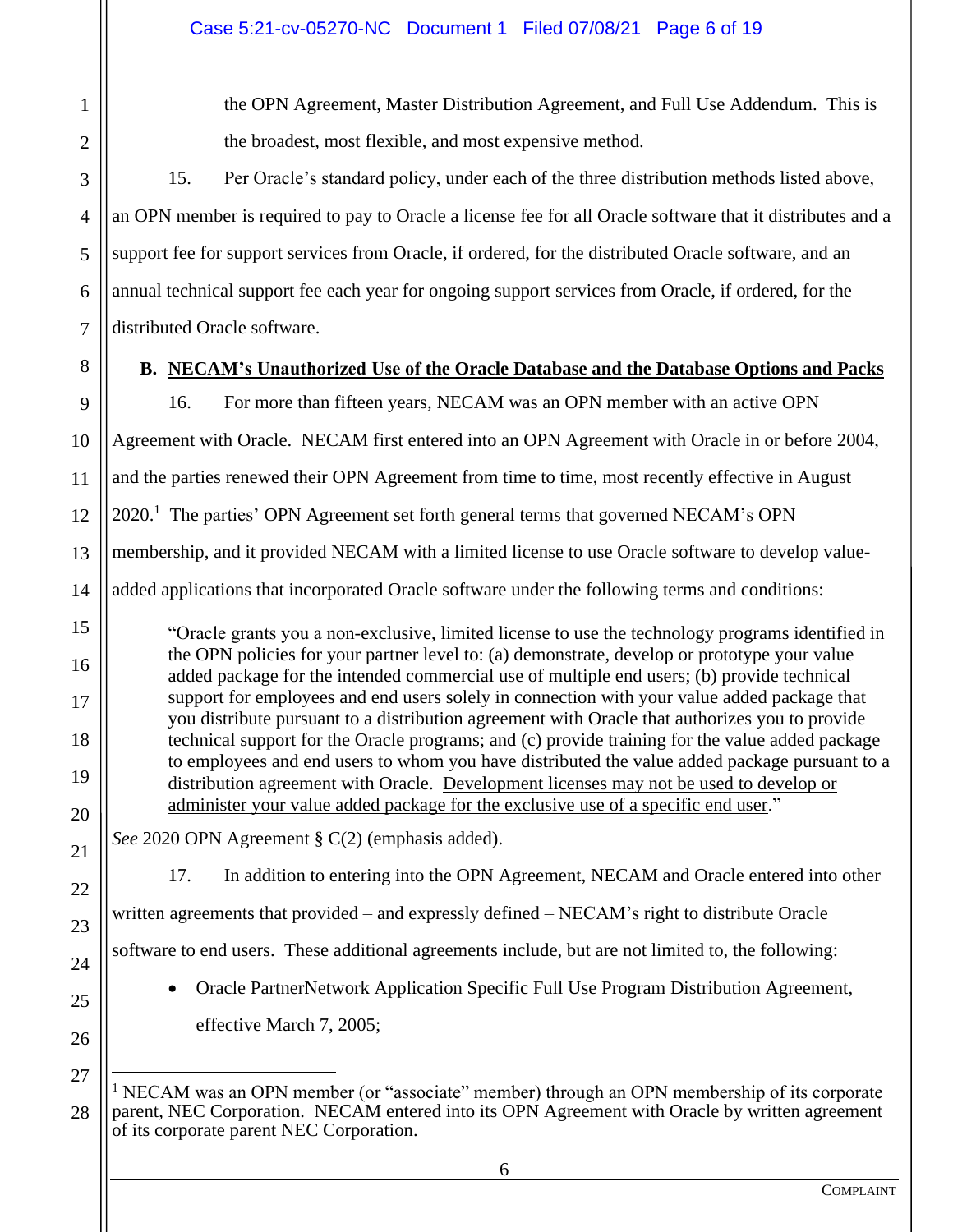### Case 5:21-cv-05270-NC Document 1 Filed 07/08/21 Page 7 of 19

1

2

3

4

5

6

7

8

9

10

11

12

13

14

15

16

17

18

19

20

21

22

23

24

25

26

27

28

• Oracle PartnerNetwork Application Specific Full Use Program Distribution Agreement, effective April 18, 2007; • Oracle PartnerNetwork Application Specific Full Use Program Distribution Agreement, effective August 24, 2009; • Oracle PartnerNetwork Application Specific Full Use Program Distribution Agreement, effective November 29, 2011; • Oracle PartnerNetwork ISV Master Distribution Agreement between NEC Corporation of America and Oracle America, Inc., effective December 11, 2013 ("2013 MDA"); • Application Specific Full Use Program Distribution Addendum to the Oracle PartnerNetwork ISV Master Distribution Agreement between NEC Corporation of America and Oracle America, Inc., effective December 11, 2013 (collectively, the "2013 ASFU Addendum"); • Full Use Distribution Addendum to the Oracle PartnerNetwork ISV Master Distribution Agreement between NEC Corporation of America and Oracle America, Inc. [the 2013 MDA], effective September 22, 2016 (collectively, the "2016 Full Use Addendum"); • Embedded Software License Distribution Addendum to the Oracle PartnerNetwork ISV Master Distribution Agreement between NEC Corporation of America and Oracle America, Inc. [the 2013 MDA], effective March 8, 2017 (collectively, the "2017 ESL Addendum"); • Oracle PartnerNetwork Master Distribution Agreement between NEC Corporation of America and Oracle America, Inc., effective December 6, 2018 ("2018 MDA"); • Amendment One to the Oracle PartnerNetwork Master Distribution Agreement between NEC Corporation of America and Oracle America, Inc. [the 2018 MDA], effective December 19, 2018. • Full Use License Distribution Addendum to the Oracle PartnerNetwork ISV Master Distribution Agreement between NEC Corporation of America and Oracle America, Inc. [the 2018 MDA], effective December 19, 2018 (collectively, the "2018 Full Use Addendum"). • Application Specific Full Use Program Distribution Addendum to the Oracle PartnerNetwork ISV Master Distribution Agreement between NEC Corporation of America and Oracle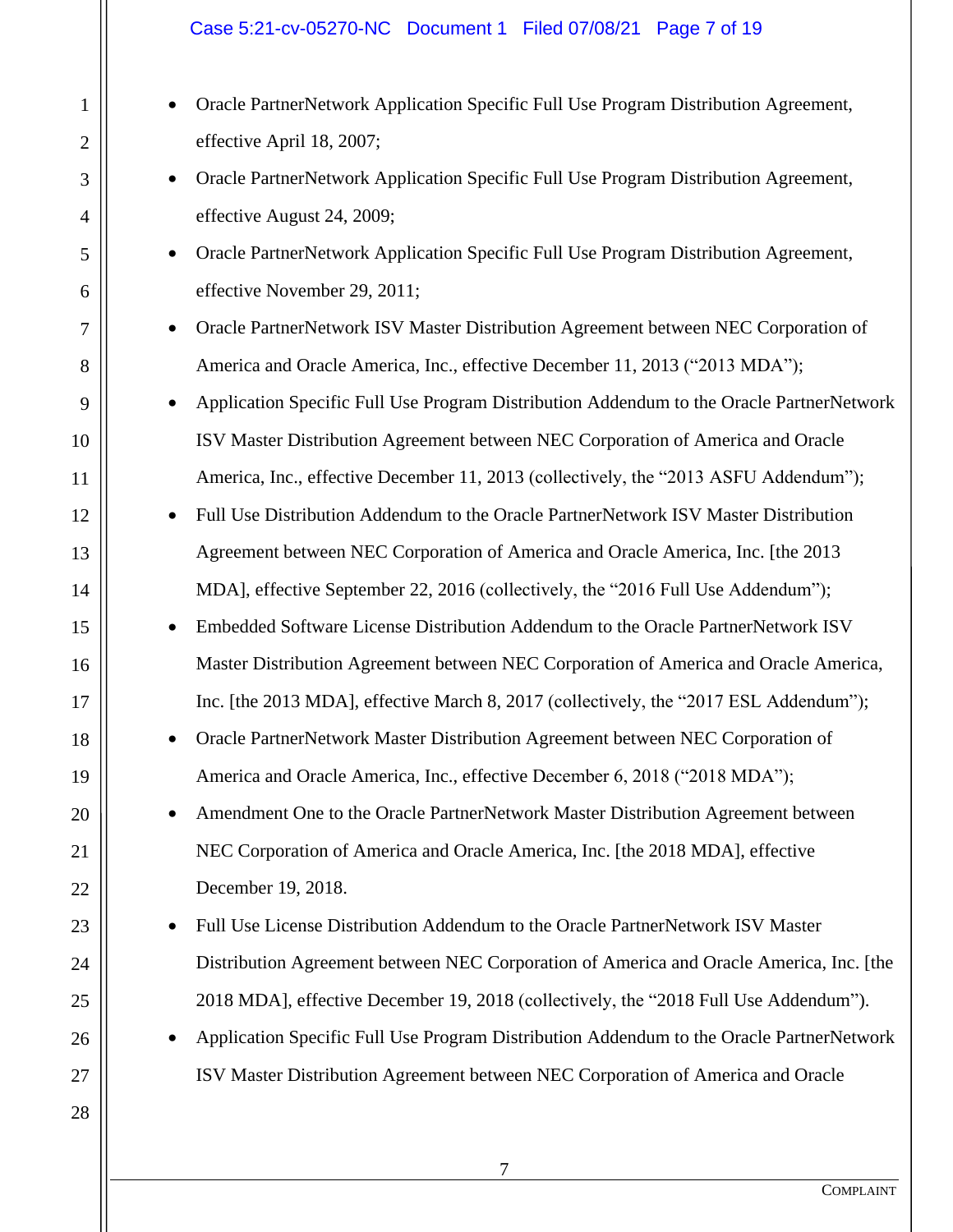America, Inc. [the 2018 MDA], effective December 19, 2018 (collectively, the "2018 ASFU Addendum").

• Embedded Software License Distribution Addendum to the Oracle PartnerNetwork ISV Master Distribution Agreement between NEC Corporation of America and Oracle America, Inc. [the 2018 MDA], effective December 19, 2018 (collectively, the "2018 ESL Addendum").

18. As a long-time OPN member and Oracle licensee, NECAM was (and is) intimately familiar with the Oracle PartnerNetwork and the different distribution methods Oracle offers to its OPN members – ESL, ASFU, and Full Use. In the past fifteen years, NECAM has distributed licenses to Oracle software using all three distribution methods – ESL, ASFU, and Full Use – under the agreements set forth above.

19. As an OPN member, and under the agreements set forth above, NECAM has distributed the Oracle Database and the Database Options and Packs with software solutions that it has developed and marketed, including a value-added application called "Integra-ID 5" – an application NECAM has marketed as a biometrics identification system used by law enforcement agencies. On information and belief, NECAM has previously marketed this value-added application (or its predecessors) under the name "Integra-ID" and as "Automated Biometrics Identification System."

20. Between 2004 and 2017, NECAM distributed Integra-ID 5, or its predecessor application, with the Oracle Database and the Database Options and Packs to end users with *ASFU* licenses from Oracle. NECAM did so under ASFU Addenda to the parties' then-applicable MDA, including an ASFU Addendum to the 2013 MDA and a similar ASFU Addendum to the 2018 MDA. Under these ASFU Addenda, Oracle provided NECAM with the right to distribute to end users its Integra-ID 5 application with a license to the Oracle Database and the Database Options and Packs, and NECAM agreed to pay license fees (and support fees) to Oracle based on the number of Integra-ID 5 application packages NECAM distributed with an ASFU license.<sup>1</sup>

26

27

1

2

3

4

5

6

7

8

9

10

11

12

13

14

15

16

17

18

19

20

21

22

23

24

<sup>28</sup> <sup>1</sup> In addition to executing the ASFU Addendum, and as a prerequisite before Oracle would allow NECAM to distribute Oracle software with its Integra-ID 5 application, NECAM submitted for Oracle's approval an ASFU Application Package Registration Form for its Integra-ID 5 application ("ASFU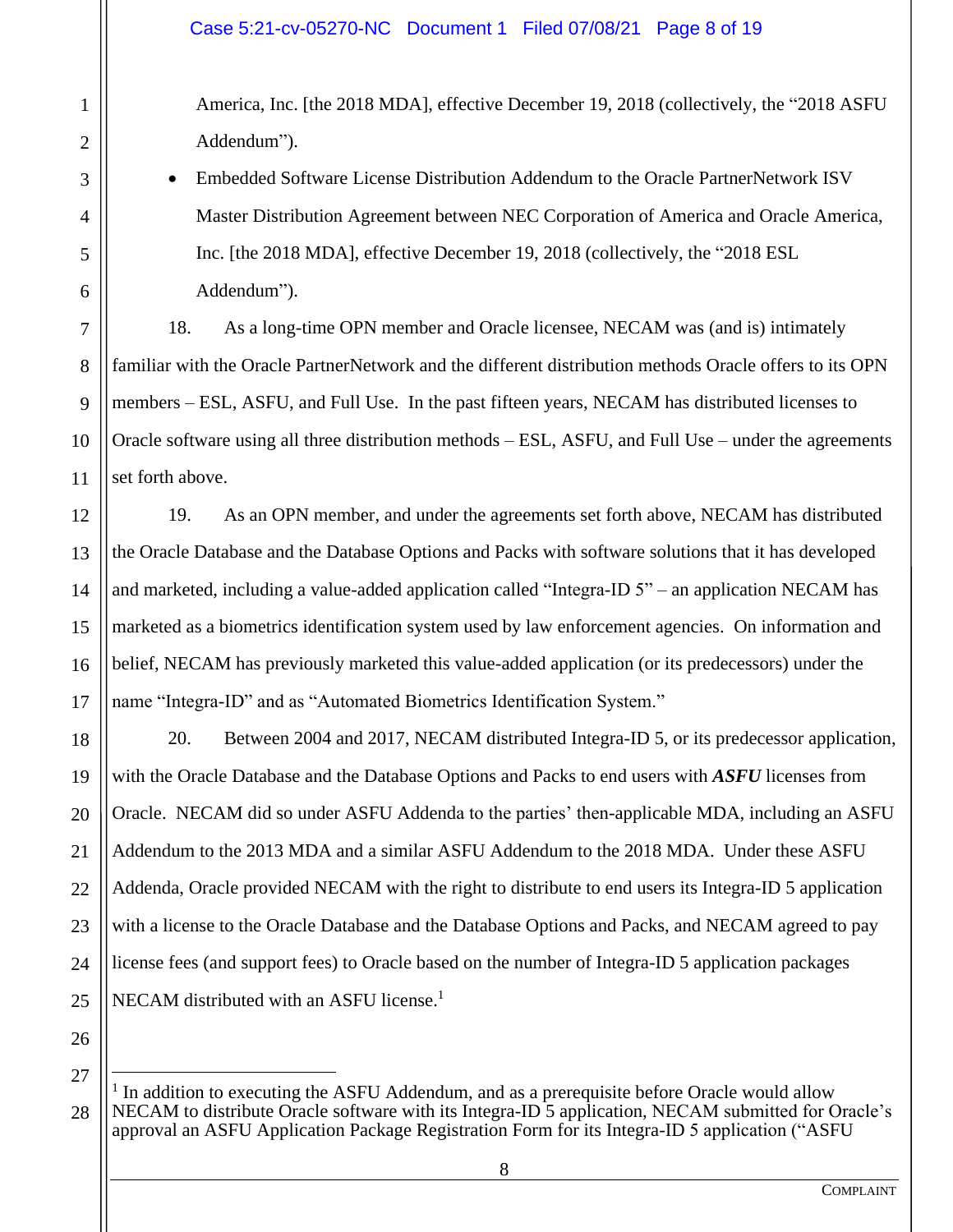9 1 2 3 4 5 6 7 8 9 10 11 12 13 14 15 16 17 18 19 20 21 22 23 24 25 26 27 28 21. In 2017 – while retaining its right to distribute Integra-ID 5 with the Oracle Database and the Database Options and Packs through *ASFU* licenses from Oracle – NECAM sought and obtained from Oracle the right to distribute Integra-ID 5 embedded with the Oracle Database and the Database Options and Packs through more restrictive *ESL licenses*. As noted, the ESL license distribution method is a less expensive, but more restrictive, option for NECAM to distribute its value-added application embedded with Oracle software. In an ESL Addendum to the 2013 MDA, Oracle provided NECAM with the right to distribute to end users the Oracle Database and the Database Options and Packs, and *ESL* licenses for it, embedded into Integra-ID 5, and NECAM agreed to pay license fees (and support fees) to Oracle (fees much lower than ASFU license and support fees) based on the number of Integra-ID 5 application packages NECAM distributed under the ESL addendum.<sup>1</sup> The parties renewed this right in early 2019 through an ESL Addendum to the 2018 MDA. 22. The ESL Addenda under which NECAM obtained the right to distribute ESL licenses for the Oracle Database and the Database Options and Packs embedded within its Integra-ID5 application expressly (and narrowly) define "embedded" to include certain specified requirements, including the following: • "The end user [*i.e.*, NECAM's software customers] must not be permitted to install or configure the programs separately and independently from the application package;" • "The application program must be designed and developed by you to eliminate program administration tasks by the end user by including all program administration functions within the application program. You may not customize the application package for a single end user or a group of end users. All administration scripts including startup, shutdown, and backup are to be provided by you within the application program. The end user must not be permitted to access the programs directly but rather only through the application program;" • "All information from the programs must be accessed by the end user either through prepackaged reports, or ad hoc reports that are developed by you, and included in the APRF"). The ASFU APRF contained a high-level summary of certain functionality of the Integra ID-5 application and its use of the Oracle Database and the Database Options. <sup>1</sup> In addition to executing the ESL distribution addendum, and as a prerequisite before Oracle would allow NECAM to distribute its Integra-ID 5 application with Oracle software, NECAM submitted for Oracle's approval an ESL Application Package Registration Form for its Integra ID-5 application ("APRF"). The ESL APRF contained a high-level summary of certain functionality of the Integra ID-5 application and its use of the Oracle Database and the Database Options and Packs. *See* 2017 ESL APRF; *see also* 2019 ESL APRF, submitted and approved when the parties renewed the ESL license in early 2019.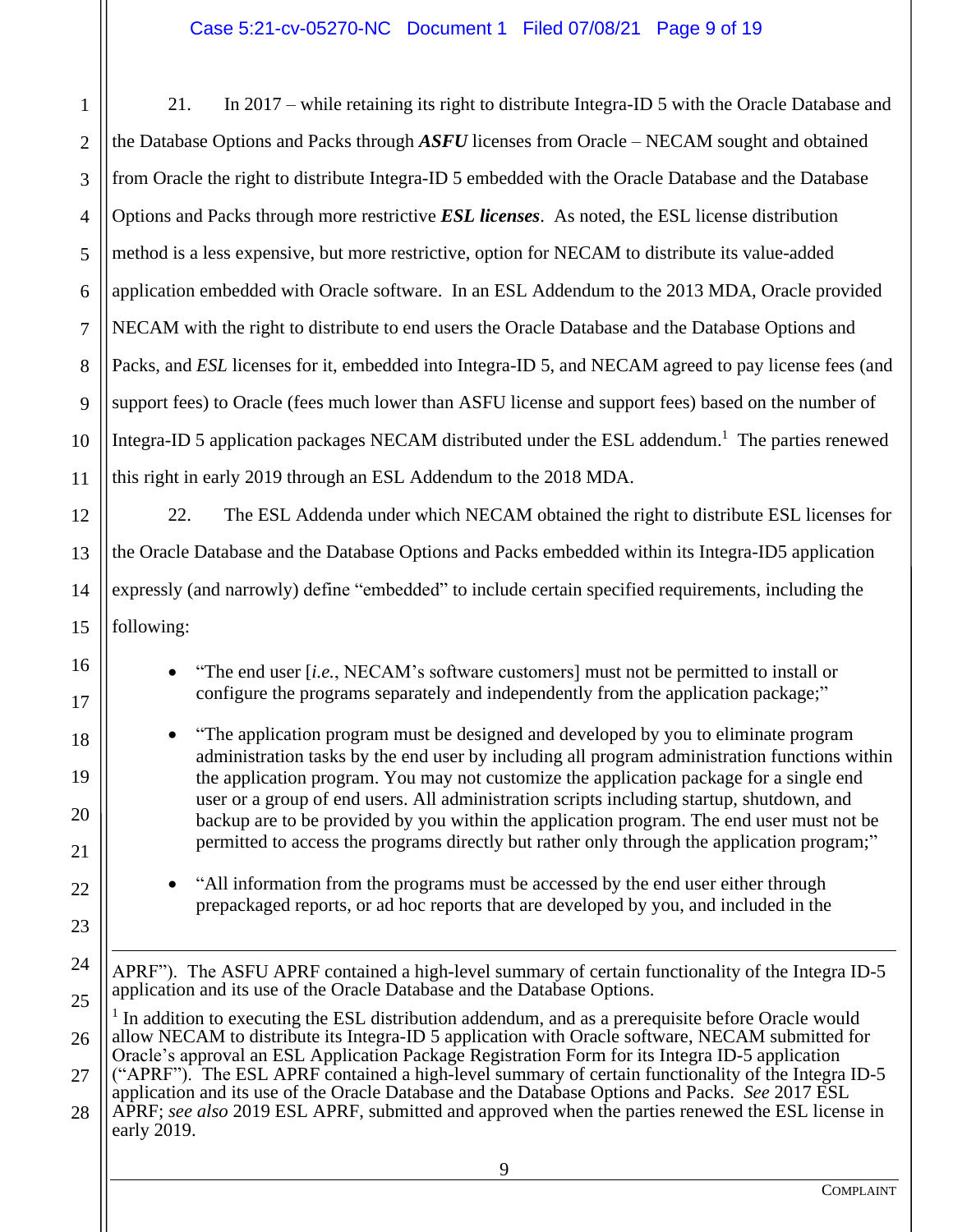|                          | Case 5:21-cv-05270-NC Document 1 Filed 07/08/21 Page 10 of 19                                                                                                                                                                                                                                                                                                                                                     |  |  |
|--------------------------|-------------------------------------------------------------------------------------------------------------------------------------------------------------------------------------------------------------------------------------------------------------------------------------------------------------------------------------------------------------------------------------------------------------------|--|--|
| 1<br>$\overline{2}$<br>3 | application package which do not require or permit the end user to navigate the underlying<br>data schema. If you include Oracle or third party reporting tools in the application package,<br>such tools must be embedded in the application package pursuant to the terms of this<br>agreement;"                                                                                                                |  |  |
| 4<br>5<br>6              | "If the application package must interface with another application or database, the end user<br>$\bullet$<br>is not permitted to directly access the database or use Oracle-supplied APIs to establish the<br>transfer of data. To transfer data, you must set up predefined APIs unique to the application<br>package and management of the data transfer must be done through the application<br>program;"     |  |  |
| 7<br>8<br>9<br>10        | "Only you can access the programs directly for purposes of technical assistance to your end<br>user and such access is limited to providing technical assistance, including troubleshooting,<br>problem resolution, and support assistance. You shall not provide remote or onsite program<br>administration tasks on behalf of the end user that are otherwise prohibited under the terms of<br>this agreement." |  |  |
| 11                       | See 2017 ESL Addendum and 2018 ESL Addendum.                                                                                                                                                                                                                                                                                                                                                                      |  |  |
| 12                       | 23.<br>In the OPN Agreement and the MDA, NECAM expressly agreed Oracle may audit                                                                                                                                                                                                                                                                                                                                  |  |  |
| 13                       | NECAM's use and distribution of Oracle's software. NECAM further agreed to "pay within 30 days of                                                                                                                                                                                                                                                                                                                 |  |  |
| 14                       | written notification any fees applicable to [NECAM's] distribution of the programs, hardware, learning                                                                                                                                                                                                                                                                                                            |  |  |
| 15                       | credits and/or services in excess of [NECAM's] rights and any underpaid fees." The OPN Agreement                                                                                                                                                                                                                                                                                                                  |  |  |
| 16                       | states:                                                                                                                                                                                                                                                                                                                                                                                                           |  |  |
| 17                       | "Upon 45 days written notice, Oracle may audit your use of the Oracle property. Any such audit                                                                                                                                                                                                                                                                                                                    |  |  |
| 18                       | shall not unreasonably interfere with your normal business operations. You agree to cooperate<br>with Oracle's audit and provide reasonable assistance and access to information including but                                                                                                                                                                                                                    |  |  |
| 19                       | not limited to relevant books, records, agreements, servers, technical personnel, and order                                                                                                                                                                                                                                                                                                                       |  |  |
| 20                       | reporting systems. You agree to pay within 30 days of written notification any fees applicable to<br>your use of the Oracle property in excess of your license rights. If you do not pay, Oracle can                                                                                                                                                                                                              |  |  |
| 21                       | end your technical support, licenses, your OPN membership and this agreement, and/or may<br>choose not to accept your application to renew this agreement at such time of renewal. You agree                                                                                                                                                                                                                      |  |  |
| 22                       | that Oracle shall not be responsible for any of your costs incurred in cooperating with the audit."                                                                                                                                                                                                                                                                                                               |  |  |
| 23                       | See 2020 OPN Agreement § W(5) (emphasis added). The MDA states:                                                                                                                                                                                                                                                                                                                                                   |  |  |
| 24                       | "You agree that you will keep accurate books and records in connection with the activities under                                                                                                                                                                                                                                                                                                                  |  |  |
|                          | this agreement and any applicable distribution addenda. Upon 45 days written notice, Oracle<br>may audit your distribution of the programs, hardware, learning credits and services and any                                                                                                                                                                                                                       |  |  |
| 25                       | other activities under this agreement and any applicable distribution addenda. Any such audit                                                                                                                                                                                                                                                                                                                     |  |  |
| 26                       | shall not unreasonably interfere with your normal business operations. You agree to cooperate<br>with Oracle's audit and provide reasonable assistance and access to information including but                                                                                                                                                                                                                    |  |  |
| 27                       | not limited to relevant books, records, agreements, servers, technical personnel, and order<br>reporting systems. Upon Oracle's request, you will also provide to Oracle a system generated                                                                                                                                                                                                                       |  |  |
| 28                       | list of the Oracle program licenses, hardware, learning credits and/or services distributed to end                                                                                                                                                                                                                                                                                                                |  |  |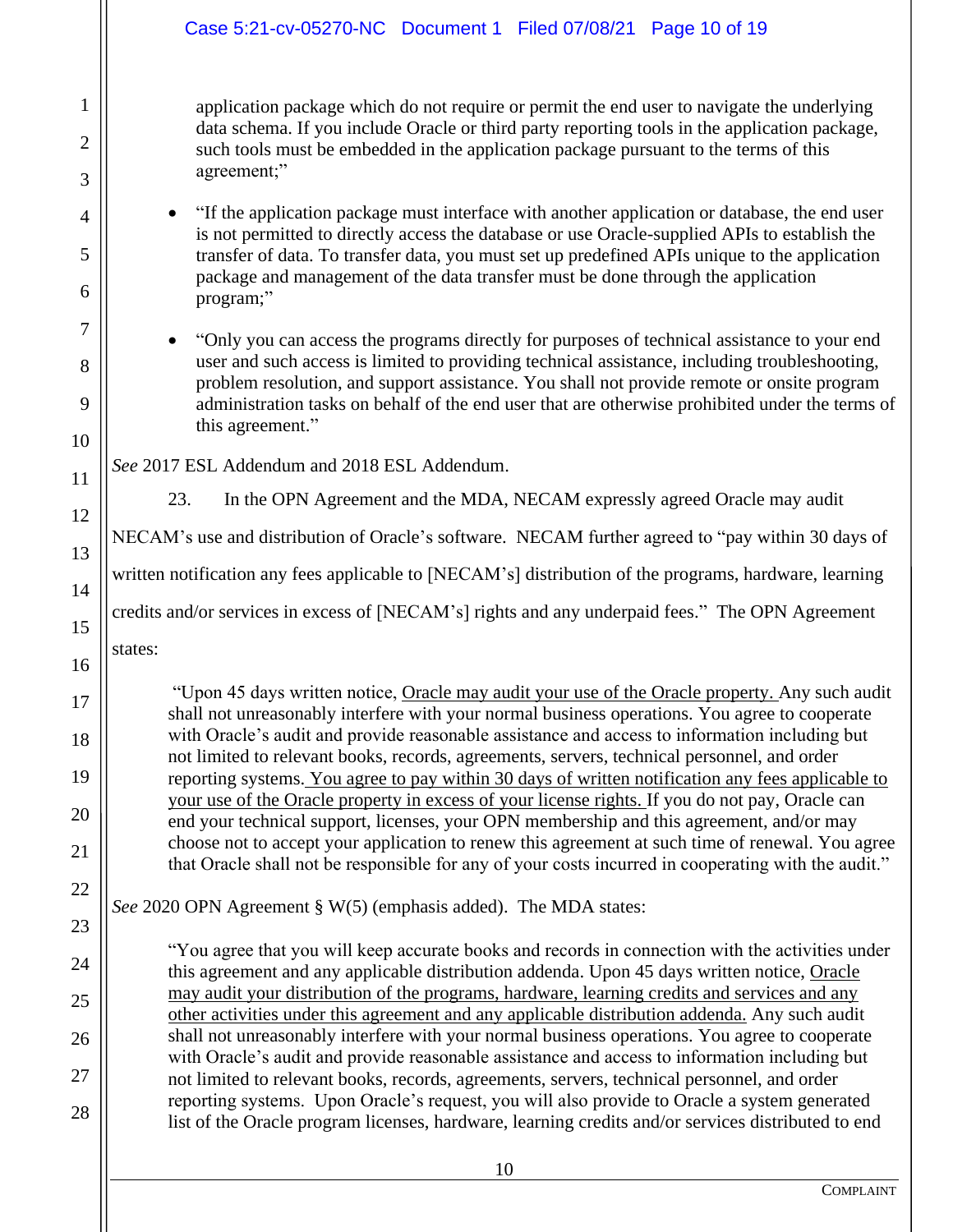### Case 5:21-cv-05270-NC Document 1 Filed 07/08/21 Page 11 of 19

users under this agreement during the time period specified by Oracle and any supporting documentation requested by Oracle pursuant to the terms of Section D (Order Terms) for the purposes of validating the completeness and accuracy of your obligations under this agreement and any applicable distribution addenda. You agree to pay within 30 days of written notification any fees applicable to your distribution of the programs, hardware, learning credits and/or services in excess of your rights and any underpaid fees. If you do not pay, Oracle can end your technical support, licenses, services, the validity of any learning credits, and this agreement and/or may choose not to accept your application to renew this agreement at such time of renewal. Upon Oracle's request, you agree to audit end user(s) and report the findings to Oracle, o assign your right to audit end user(s) to Oracle. You agree that Oracle shall not be responsible for any of your costs incurred in cooperating with this audit."

*See* 2018 MDA § Q(5) (emphasis added).

1

2

3

4

5

6

7

8

9

10

11

12

13

14

15

16

17

18

19

20

21

22

23

24

25

26

27

28

24. In December 2019, Oracle exercised its contractual right to audit NECAM's use and distribution of Oracle software, including, but not limited to, its distributions of Oracle software with or embedded within its own applications, such as Integra-ID 5, and Oracle found numerous compliance issues related to these distributions. Based on information that NECAM itself provided as part of the audit, among other issues, Oracle found the following:

(i) NECAM had distributed the Oracle Database and the Database Options and Packs with its Integra-ID 5 application to certain end users in excess of its distribution rights under the ESL Addenda; NECAM had improperly reported those distributions to Oracle as having been made pursuant to NECAM's *ESL* Addenda; and NECAM had improperly paid Oracle license fees on those distributions at the *ESL* rate – rather than at the higher *ASFU* license fee rate. NECAM had distributed the Oracle Database *with* Integra-ID 5 but not "embedded" with it, as required to be covered by NECAM's ESL Addenda. In particular, Oracle found that NECAM customized its Integra-ID5 application for specific end users, certain end users were permitted to create custom reports within the application and had customer APIs to establish transfer of data, and NECAM performed program administrations tasks, on the end user's behalf, in excess of the rights granted pursuant to the ESL Addenda. These distributions are not permitted by NECAM's ESL Addendum; instead, they are permitted by NECAM's ASFU Addenda, and NECAM is obligated under the applicable ASFU Addendum to pay Oracle ASFU license fees (and support fees) for them, which NECAM has not done.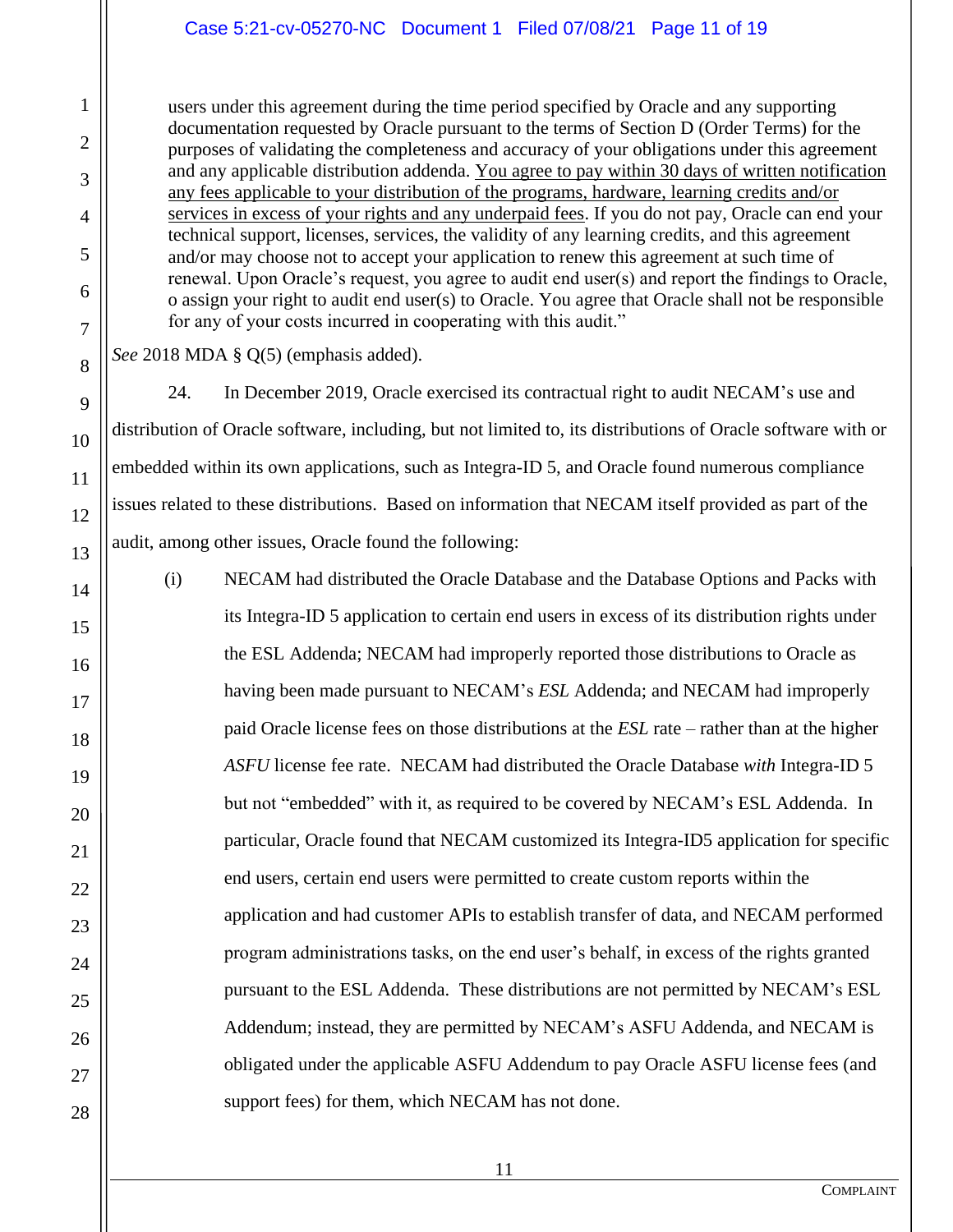1

2

3

4

5

6

7

8

9

10

11

12

13

14

15

16

17

18

19

20

21

22

23

24

(ii) NECAM had distributed the Oracle Database (and other Oracle software) in excess of its distribution rights under its ASFU Addenda as well, by distributing it to an end user (the Ohio State Police) for use with a custom application (called "Openfox CCH") for that user that was being developed by an entity other than NECAM; NECAM had improperly reported those distributions to Oracle as having been made pursuant to NECAM's *ASFU*  Addendum; and NECAM had improperly paid Oracle license fees on those distributions at the *ASFU* rate – rather than at the higher *Full Use* license fee rate. These distributions are not permitted by the ASFU Addendum, since the ASFU Addendum does not authorize distributions of Oracle software for use with applications developed by an entity other than NECAM. These distributions instead are permitted by NECAM's Full Use Addendum, and NECAM is obligated under the applicable Full Use Addendum to pay Oracle Full Use license fees (and support fees) for them, which NECAM has not done.

(iii) NECAM had previously failed to report certain distributions of the Oracle Database with its Integra-ID 5 application to end users as required by the applicable ASFU Addendum, or NECAM had not reported the correct quantity of licenses for those users.

(iv) NECAM had on-premise development environments using the Oracle Database and the Database Options and Packs in excess of the rights granted to NECAM under its OPN Agreement and other agreements with Oracle. On information and belief, NECAM's onpremise development environment contained separate environments using the Oracle Database and the Database Options and Packs for each of its end users, which would allow it to develop and administer updates and fixes, among other things, for each specific end user. This use of the Oracle Database and the Database Options and Packs is not licensed under any existing agreement.

25 26 27 28 Given the magnitude of the issues that Oracle has identified above and as several of the issues relate to unreported royalties and NECAM's failure to provide information related to its on-premise development environments, Oracle does not know whether this is the full scope of NECAM's improper conduct pertaining to the OPN Agreement and MDA, or to the parties' other agreements and addenda.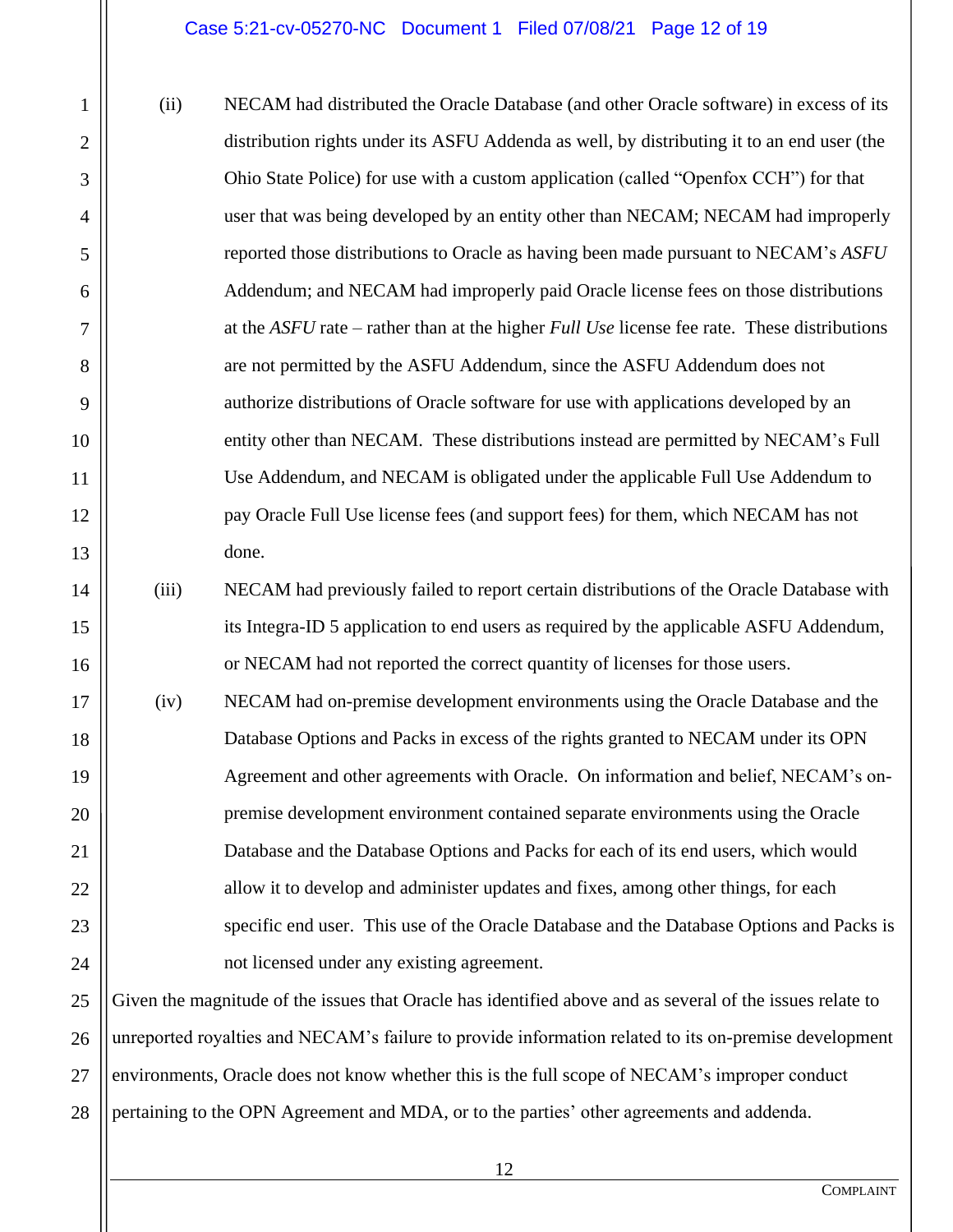1 2

3

4

5

6

7

8

9

10

11

12

13

14

15

16

17

18

19

20

21

22

23

24

# **C. Oracle's Attempts to Settle the Licensing Dispute with NECAM**

25. In October 2020, Oracle sent an Audit Report to NECAM, summarizing Oracle's audit findings, subject to the accuracy and completeness of the information provided by NECAM, and asking NECAM to resolve the compliance findings within 30 days as required by the parties' agreements. In the Audit Report, Oracle advised that NECAM needed to procure (pay for) additional ASFU and Full Use licenses for its prior distributions, and Oracle further advised that NECAM had previously failed to report (or had under-reported) certain distributions, as discussed above. In addition, Oracle asked NECAM to provide Oracle with additional information regarding its on-premise development environments to enable Oracle to determine the extent to which they exceeded NECAM's rights.

26. NECAM did not resolve Oracle's audit compliance findings within 30 days – nor did it do so in the many months that have followed.

27. Oracle has repeatedly asked NECAM to resolve the audit compliance findings, but NECAM has not done so. To date, NECAM has not paid the full license and support fees NECAM owes for its distributions of Oracle software described in paragraphs 24(i) and (ii) above. NECAM has not paid Oracle for the distributions it previously failed to report or under-reported. And NECAM has not provided Oracle with the additional information Oracle requested regarding NECAM's on-premise development environments, which is part of Oracle's audit process.

28. On January 19, 2021, Oracle sent a letter to NECAM, notifying NECAM that due to NEC's continued failure to resolve the audit findings, Oracle considers NECAM to be in material breach of its agreements with Oracle. But after receiving Oracle's letter, NECAM still did not resolve the audit findings.

29. On March 5, 2021, Oracle sent another letter to NECAM, notifying NECAM that Oracle was, by its letter, terminating NECAM's membership in the Oracle PartnerNetwork, the 2018 MDA, and all related ASFU distribution addenda and ESL distribution addenda.

25 26 30. Because NECAM has refused to provide Oracle with information related to its use of the Oracle Database in NECAM's on-premise software development environment, Oracle does not yet know the full details of NECAM's use of the Oracle Database in that environment.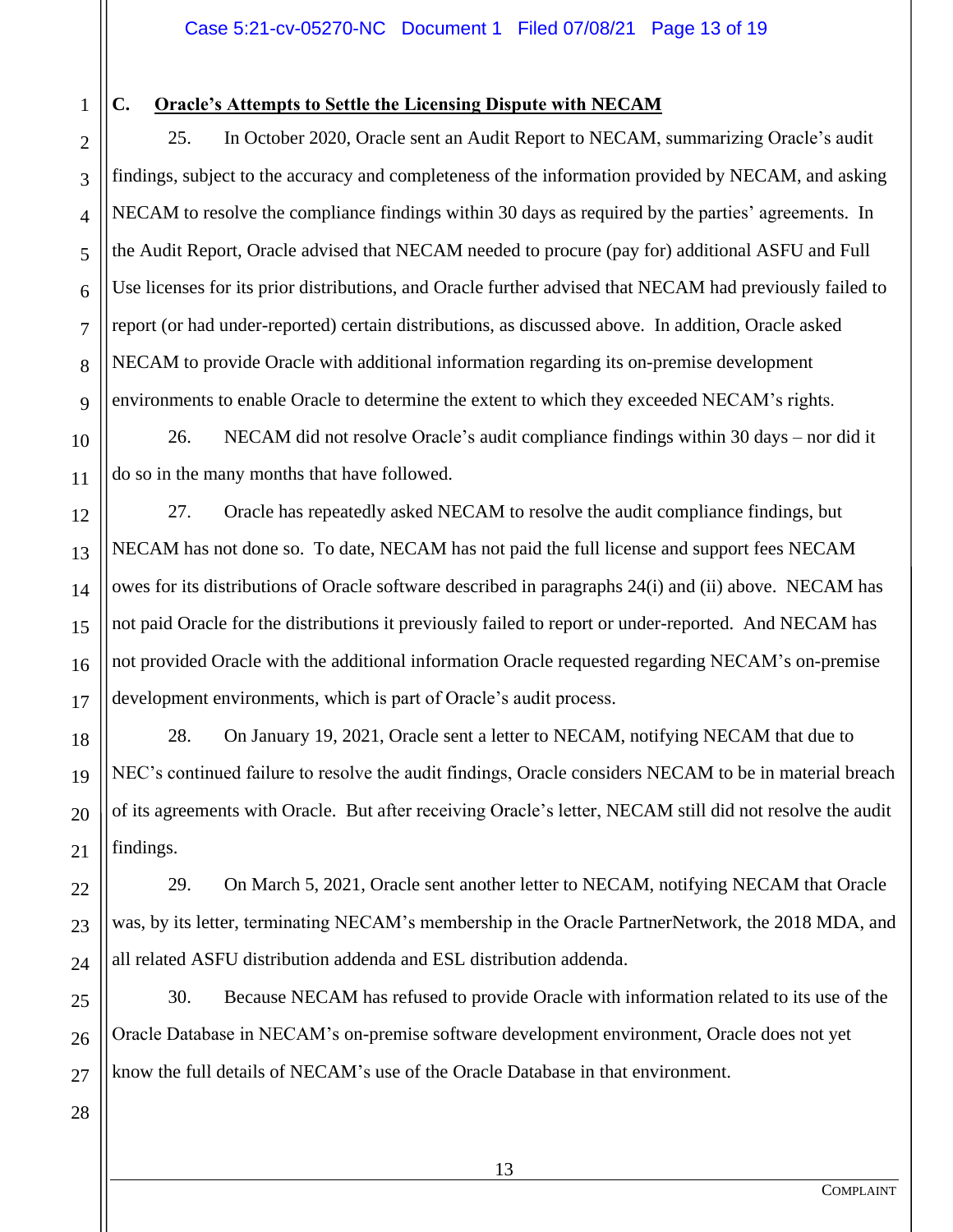### **FIRST CAUSE OF ACTION**

### **Breach of Contract**

31. Oracle incorporates by reference each of the preceding paragraphs 1 through 30 as if fully set forth herein.

32. Oracle and NECAM entered into contracts with Oracle, including the OPN Agreement, the 2013 MDA, the 2018 MDA, and the related Full Use, ASFU, and ESL Addenda.

7 8 33. Oracle did all, or substantially all, of the significant things that the contracts required it to do.

9 10 11 12 13 14 15 16 17 18 19 20 21 22 34. NECAM breached its contracts with Oracle by its acts and omissions, including failing to pay license and support fees owed to Oracle under the contracts and failing to provide information to Oracle as required by the contracts' audit provisions. For example, NECAM breached the 2013 MDA, the 2013 ASFU Addendum, the 2018 MDA, and the ASFU Addenda by failing to report and pay license fees (and support fees) owed under the ASFU Addenda for distributions of its Integra-ID 5 application with the Oracle Database and the Database Options and Packs that were not permitted by NECAM's ESL Addenda. As another example, NECAM breached the 2013 MDA and the 2016 Full Use Addendum by failing to report and pay license fees (and support fees) owed under the Full Use Distribution Addendum for distributions of the Oracle Database (and other Oracle software) to the Ohio State Police that were not permitted by NECAM's ASFU addendum. And, as another example, NECAM breached its duty under the OPN Agreement and the 2018 MDA to cooperate with Oracle's audit and provide reasonable assistance and access to information, by failing to provide Oracle with additional information regarding its on-premise development environments to enable Oracle to determine the extent to which they exceeded NECAM's rights, as Oracle repeatedly requested.

35. As a result of NECAM's breaches of contract, Oracle has been damaged in an amount exceeding \$7,000,000.

25

26

//

//

//

27

28

23

24

1

2

3

4

5

6

36. NECAM's breaches of contract were a substantial factor in causing Oracle's harm.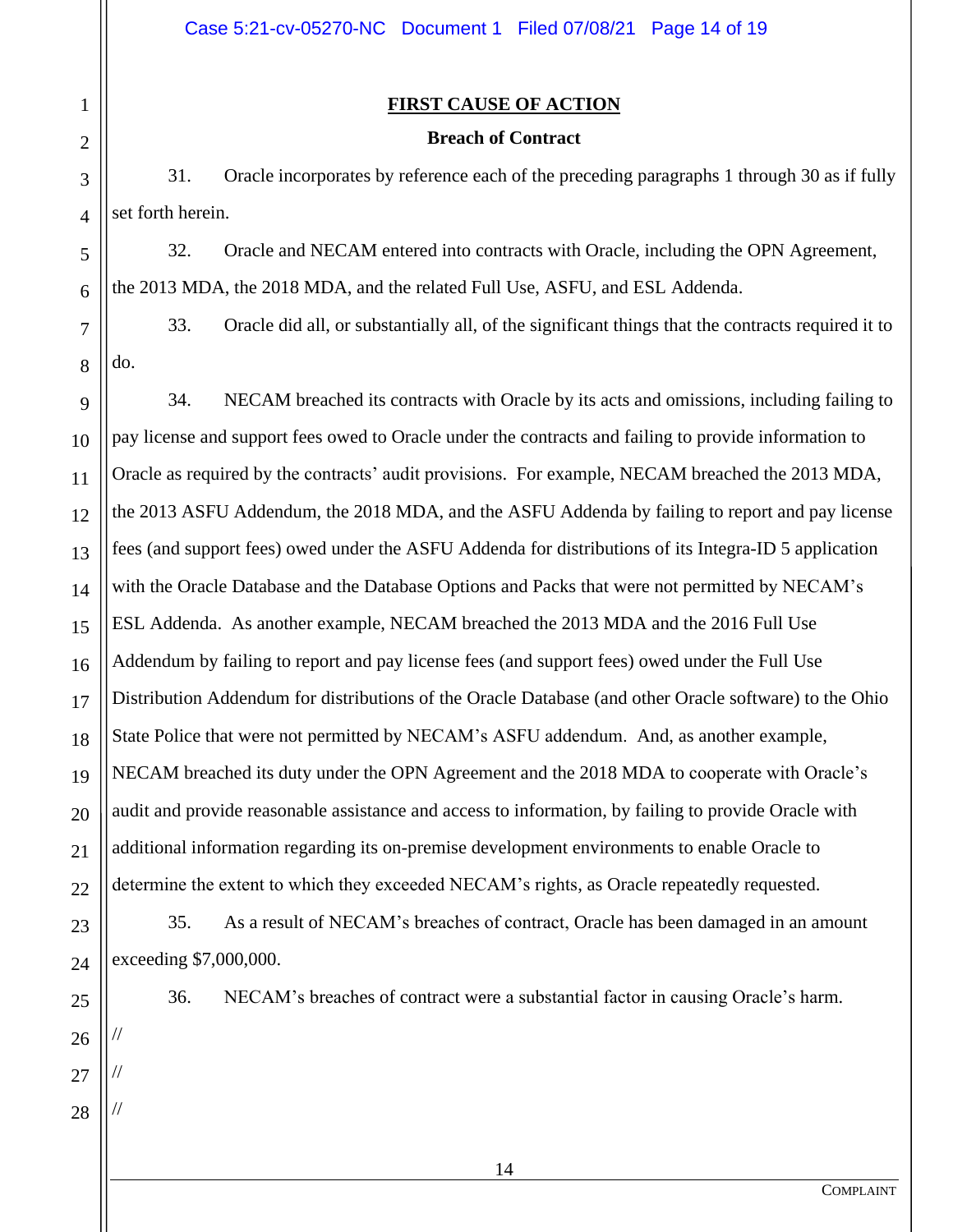### **SECOND CAUSE OF ACTION**

#### **Copyright Infringement Under 17 U.S.C. §§ 101** *et seq.* **and 17 U.S.C. §§ 501** *et seq.*

37. Oracle incorporates by reference each of the preceding paragraphs 1 through 36 as if fully set forth herein.

38. Oracle owns valid and enforceable copyrights in all its software products, including the Oracle Database and the Database Options and Packs, which are creative works of original authorship and copyrightable subject matter. Oracle has owned these copyrights throughout the time of NECAM's infringement.

39. In compliance with the Copyright Regulations, Oracle has registered or filed with the Copyright Office copyright applications, registration fees, and deposits of the Oracle Database and the Database Options and Packs. Oracle is the owner or exclusive licensee of all right, title, and interest to the registrations and copyright applications for the Oracle Database and the Database Options and Packs, as described below:

| l.                      | <b>Title of Work</b>                           | <b>Registration</b><br><b>Number</b> | <b>Date Issued</b> |
|-------------------------|------------------------------------------------|--------------------------------------|--------------------|
| $\tilde{5}$             | Oracle9I Database Enterprise Edition Release 1 | TX 5-673-281                         | June 13, 2003      |
|                         | Oracle9I Database Enterprise Edition Release 2 | TX 5-673-282                         | June 13, 2003      |
|                         | Oracle Database 10g Release 1                  | TX 6-938-648                         | January 16, 2009   |
| $\overline{\mathbf{S}}$ | Oracle Database 10g Release 2                  | TX 6-942-003                         | June 29, 2009      |
|                         | Oracle Database 11g Release 1                  | TX 7-324-157                         | March 24, 2011     |
|                         | Oracle Database 11g Release 2                  | TX 7-324-158                         | March 24, 2011     |
|                         | Oracle Database 12c Release 1 (12.1)           | TX 8-188-258                         | May 9, 2016        |
|                         | Oracle Database 18c (18.3)                     | TX 8-843-054                         | February 26, 2020  |
|                         | Oracle Database 19c (19.3)                     | TX 8-843-065                         | February 26, 2020  |
|                         | Oracle Tuning Pack 10g, Release 2 (10.2)       | TX 7-912-167                         | September 25, 2014 |
| į.                      | Oracle Tuning Pack 10g, Release 1 (10.1)       | TX 7-912-168                         | September 25, 2014 |
| ź                       | Oracle Tuning Pack 11g, Release 1 (11.1)       | TX 7-913-004                         | September 25, 2014 |
|                         | Oracle Tuning Pack 11g, Release 2 (11.2)       | TX 7-913-797                         | September 25, 2014 |
|                         | Oracle Tuning Pack 12c, Release 1 (12.1)       | TX 8-429-411                         | November 6, 2017   |
|                         | Oracle Tuning Pack 19c                         | TX 8-840-649                         | February 21, 2020  |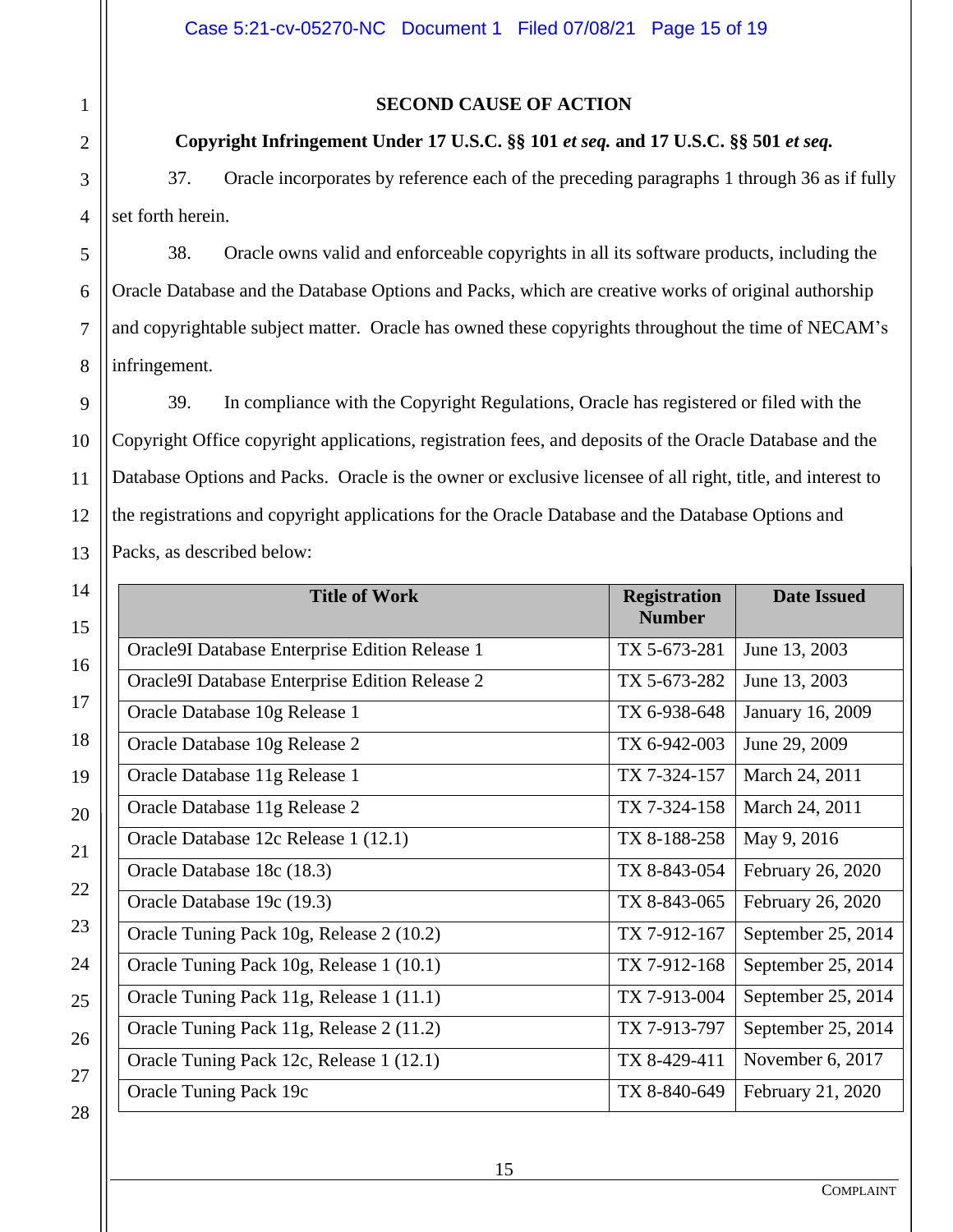# Case 5:21-cv-05270-NC Document 1 Filed 07/08/21 Page 16 of 19

| $\mathbf{1}$<br>$\overline{2}$ | <b>Title of Work</b>                                                                           | <b>Registration</b><br><b>Number</b> | <b>Date Issued</b> |
|--------------------------------|------------------------------------------------------------------------------------------------|--------------------------------------|--------------------|
|                                | Oracle Diagnostics Pack 10g, Release 1 (10.1)                                                  | TX 7-912-165                         | September 25, 2014 |
| 3                              | Oracle Diagnostics Pack 10g, Release 2 (10.2)                                                  | TX 7-912-163                         | September 25, 2014 |
| $\overline{4}$                 | Oracle Diagnostics Pack 11g, Release 1 (11.1)                                                  | TX 7-912-164                         | September 25, 2014 |
| 5                              | Oracle Diagnostics Pack 11g, Release 2 (11.2)                                                  | TX 7-912-166                         | September 25, 2014 |
| 6                              | Oracle Diagnostics Pack 12c, Release 1 (12.1)                                                  | TX 8-429-412                         | November 6, 2017   |
| 7                              | <b>Oracle Diagnostics Pack 19c</b>                                                             | TX 8-844-190                         | February 21, 2020  |
| 8                              | Oracle Partitioning Option for Oracle9i Database, Release 1<br>(Oracle Partitioning 9.0.1.5.0) | TX 6-493-483                         | January 29, 2007   |
| 9                              | Oracle Partitioning Option for Oracle9i Database, Release 2<br>(Oracle Partitioning 9.2.0.6.0) | TX 6-498-917                         | January 29, 2006   |
| 10<br>11                       | Oracle Partitioning Option to Oracle Database 10g, Release 1<br>(10.1)                         | TX 8-377-113                         | March 7, 2017      |
| 12                             | Oracle Partitioning Option to Oracle Database 10g, Release 2<br>(10.2)                         | TX 8-377-114                         | March 7, 2017      |
| 13<br>14                       | Oracle Partitioning Option to Oracle Database 11g, Release 1<br>(11.1)                         | TX 8-377-112                         | March 7, 2017      |
| 15                             | Oracle Partitioning Option to Oracle Database 11g, Release 2<br>(11.2)                         | TX 8-377-111                         | March 7, 2017      |
| 16<br>17                       | Oracle Partitioning Option to Oracle Database 12c, Release 1<br>(12.1)                         | TX 8-377-106                         | March 7, 2017      |
| 18                             | Oracle Real Application Clusters (RAC) Option to Oracle<br>Database 9i Release 1 (9.0)         | TX 8-188-288                         | May 9, 2016        |
| 19                             | Oracle Real Application Clusters (RAC) Option to Oracle<br>Database 9i Release 2 (9.2)         | TX 8-188-285                         | May 9, 2016        |
| 20<br>21                       | Oracle Real Application Clusters (RAC) Option to Oracle<br>Database 10g Release 1 (10.1)       | TX 8-188-280                         | May 9, 2016        |
| 22                             | Oracle Real Application Clusters (RAC) Option to Oracle<br>Database 10g Release 2 (10.2)       | TX 8-188-293                         | May 9, 2016        |
| 23<br>24                       | Oracle Real Application Clusters (RAC) Option to Oracle<br>Database 11g Release 1 (11.1)       | TX 8-188-277                         | May 9, 2016        |
| 25                             | Oracle Real Application Clusters (RAC) Option to Oracle<br>Database 11g Release 2 (11.2)       | TX 8-188-283                         | May 9, 2016        |
| 26                             | Oracle Real Application Clusters (RAC) Option to Oracle<br>Database 12c Release 1 (12.1)       | TX 8-188-275                         | May 9, 2016        |
| 27<br>28                       | Oracle Real Application Clusters 19c (19.3)                                                    | TX 8-843-144                         | February 26, 2020  |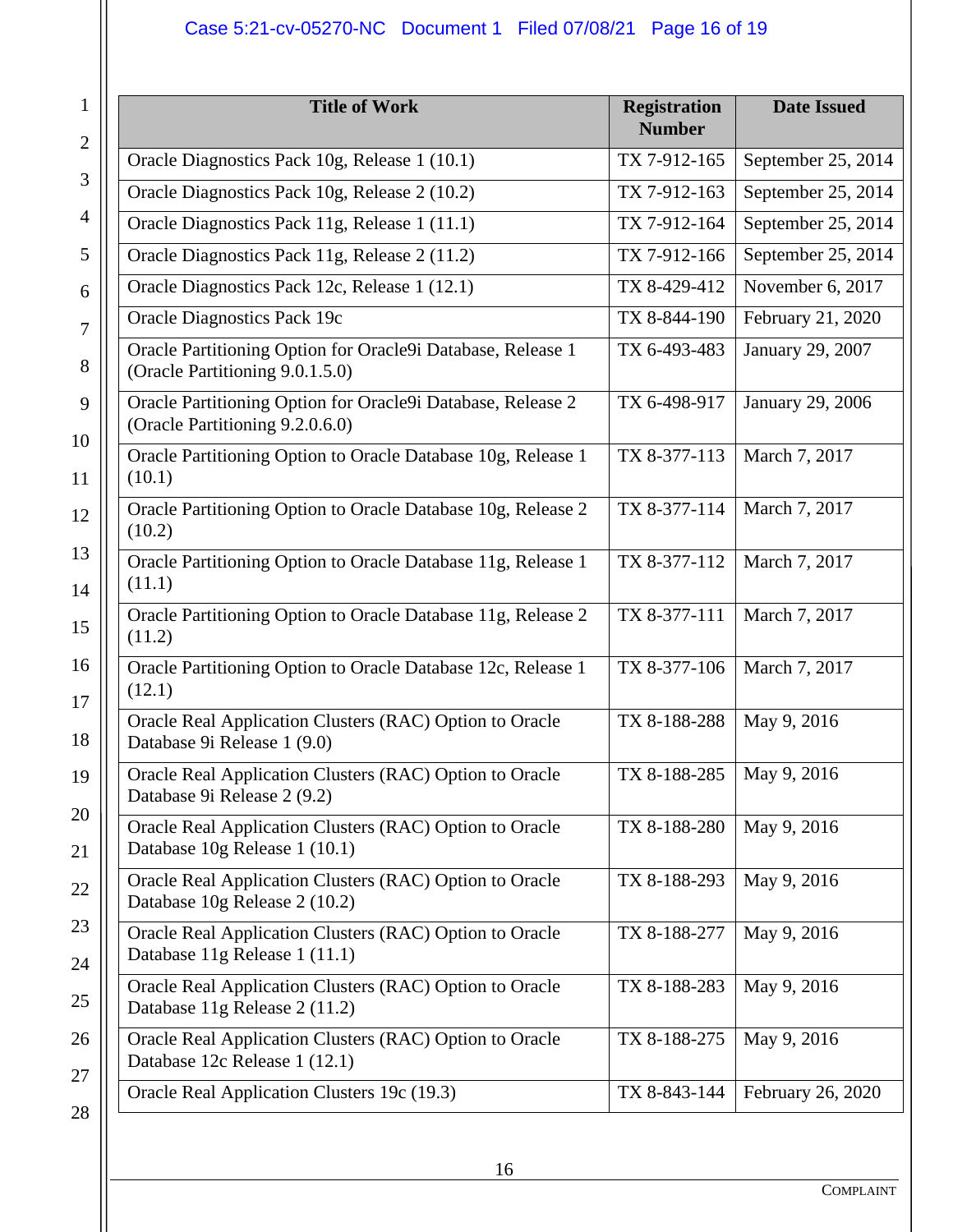1 2 3 4 40. As the owner or exclusive licensee of the copyrights in the Oracle Database and the Database Options and Packs, Oracle enjoys the exclusive right to, among other things, reproduce, make derivative works of, display, and distribute the Oracle Database and the Database Options and Packs. 17 U.S.C. §§ 101, 106.

5 6 41. NECAM is not authorized to reproduce, distribute, make derivative works from, and/or display the Oracle Database or the Database Options and Packs, except as authorized by the OPN Agreement and its existing distribution agreements described above.

8 9 10 11 12 42. Through the acts described above, NECAM has violated Oracle's exclusive rights to reproduce, distribute, make derivative works from, and/or display the Oracle Database software and the Database Options and Packs software. On information and belief, NECAM has reproduced, distributed, made derivative works from, and/or displayed the Oracle Database and the Database Options and Packs software in its on-premise environments outside the scope any existing license.

13 14 15 16 18 19 20 43. As a long-time member of the Oracle Partner Network and Oracle software licensee, NECAM has been, or should have been, aware of the existence of Oracle's copyrights in the Oracle Database and the Database Options and Packs. On information and belief, NECAM also knew it did not have the appropriate license or authorization to distribute and use the Oracle Database or the Database Options beyond the uses for which it had a license. When Oracle brought the unauthorized use to NECAM's attention, NECAM declined to procure the necessary licenses and continued to infringe Oracle's rights in its copyrighted software. NECAM is therefore a willful infringer of Oracle's copyrights and exclusive rights and subject to treble damages.

22 23 44. Oracle has been damaged as a result of NECAM's copyright infringement, based on at least NECAM's failure to pay license, maintenance, and support fees related to its use of the Oracle Database and the Database Options and Packs beyond that for which NECAM has a license. Further, on information and belief, NECAM has generated profits through its unauthorized use of the Oracle Database. Oracle is entitled to recover from NECAM the profits NECAM generated through its infringement of Oracle's copyrights in the Oracle Database and the Database Options. Finally, Oracle may elect to recover statutory damages.

17

21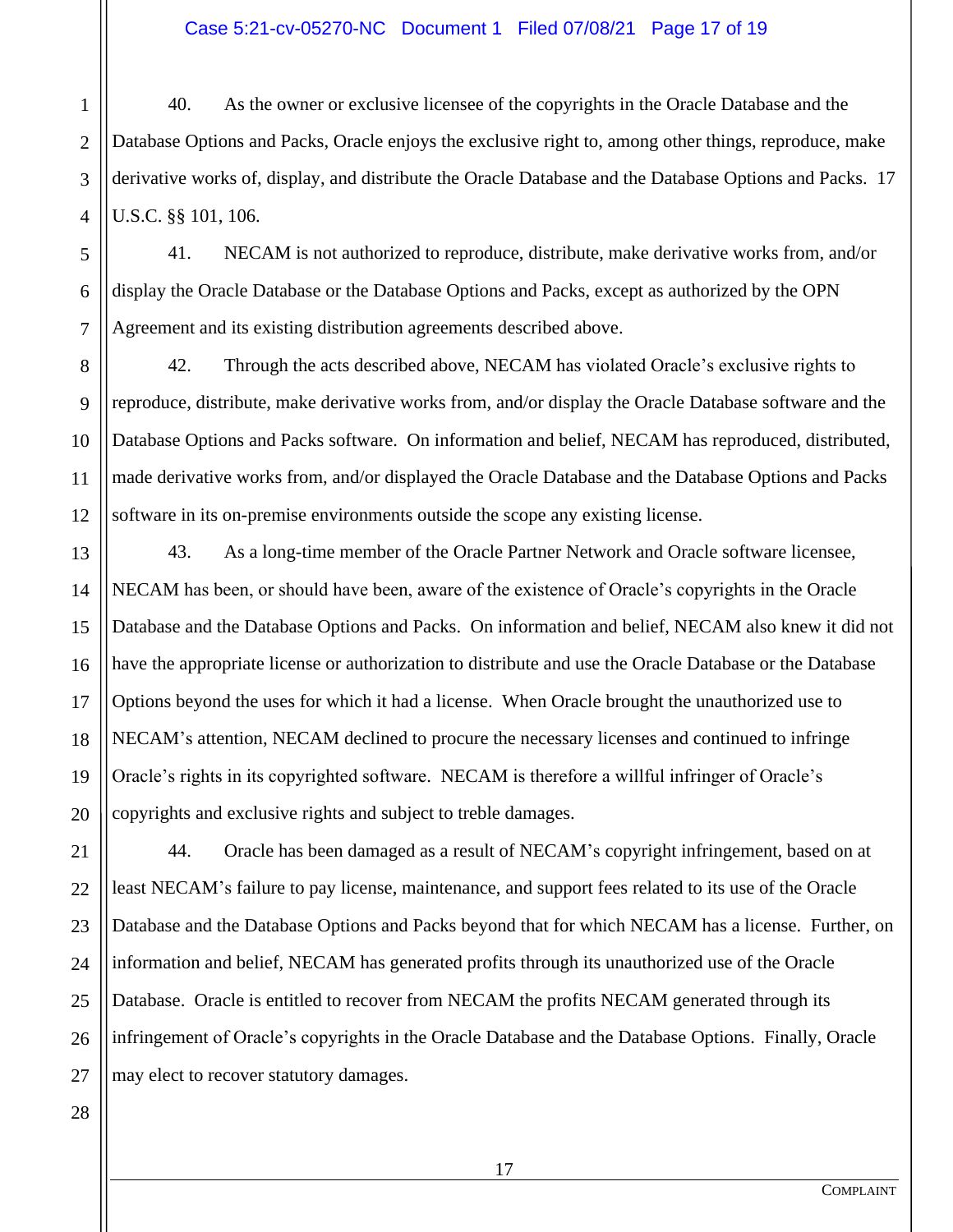Case 5:21-cv-05270-NC Document 1 Filed 07/08/21 Page 18 of 19

| $\mathbf{1}$             |              |
|--------------------------|--------------|
| $\overline{c}$           |              |
| 3                        |              |
| $\overline{\mathcal{L}}$ |              |
| 5                        |              |
| $\overline{6}$           |              |
| $\overline{7}$           |              |
| 8                        |              |
| 9                        |              |
| 10                       |              |
| 11                       |              |
| 12                       |              |
| 13                       |              |
| 14                       |              |
| 15                       |              |
| 16                       |              |
| 17                       |              |
| 18                       | <b>Pated</b> |
| 19                       |              |
| 20                       |              |
| 21                       |              |
| 22                       |              |
| 23                       |              |
| 24                       |              |
| 25                       |              |
| 26                       |              |
| 27                       |              |
| 28                       |              |
|                          |              |

# **PRAYER FOR RELIEF**

|                                                                                                                | WHEREFORE, Oracle respectfully prays for judgment in its favor against NECAM as follows: |                                                                                        |  |
|----------------------------------------------------------------------------------------------------------------|------------------------------------------------------------------------------------------|----------------------------------------------------------------------------------------|--|
|                                                                                                                | Entry of judgment holding NECAM liable for infringement of the copyrights at issue in    |                                                                                        |  |
|                                                                                                                |                                                                                          | this litigation;                                                                       |  |
|                                                                                                                | An order awarding Oracle all damages resulting from NECAM's breaches of contract and     |                                                                                        |  |
|                                                                                                                | from NECAM's infringement of the copyrights at issue in this litigation, including       |                                                                                        |  |
|                                                                                                                | Oracle's actual damages, NECAM's profits, treble damages from willful infringement,      |                                                                                        |  |
|                                                                                                                | and/or statutory damages pursuant to 17 U.S.C. § 504, together with prejudgment and      |                                                                                        |  |
| post-judgment interest;                                                                                        |                                                                                          |                                                                                        |  |
| An accounting of all gains, profits, and advantages derived by NECAM from its<br>$\mathbf{c}$ .                |                                                                                          |                                                                                        |  |
| copyright infringement, pursuant to 17 U.S.C. § 504;                                                           |                                                                                          |                                                                                        |  |
| Trebling of damages under 35 U.S.C. § 284 in view of the willful and deliberate nature of<br>d.                |                                                                                          |                                                                                        |  |
| NECAM's infringement of copyrights at issue in this litigation;                                                |                                                                                          |                                                                                        |  |
| e.<br>17 U.S.C. § 505; and<br>f.<br>Any and all other legal and equitable relief as the Court may deem proper. |                                                                                          | An order awarding Oracle its costs and attorneys' fees pursuant to 35 U.S.C. § 285 and |  |
|                                                                                                                |                                                                                          |                                                                                        |  |
|                                                                                                                |                                                                                          |                                                                                        |  |
|                                                                                                                |                                                                                          |                                                                                        |  |
|                                                                                                                | Dated: July 8, 2021                                                                      | Respectfully submitted,                                                                |  |
|                                                                                                                |                                                                                          | THE NORTON LAW FIRM PC                                                                 |  |
|                                                                                                                |                                                                                          | By: /s/ Fred Norton                                                                    |  |
|                                                                                                                |                                                                                          | <b>Fred Norton</b><br><b>Attorneys for Plaintiffs</b>                                  |  |
|                                                                                                                |                                                                                          | ORACLE AMERICA, INC. and                                                               |  |
|                                                                                                                |                                                                                          | ORACLE INTERNATIONAL CORPORATION                                                       |  |
|                                                                                                                |                                                                                          |                                                                                        |  |